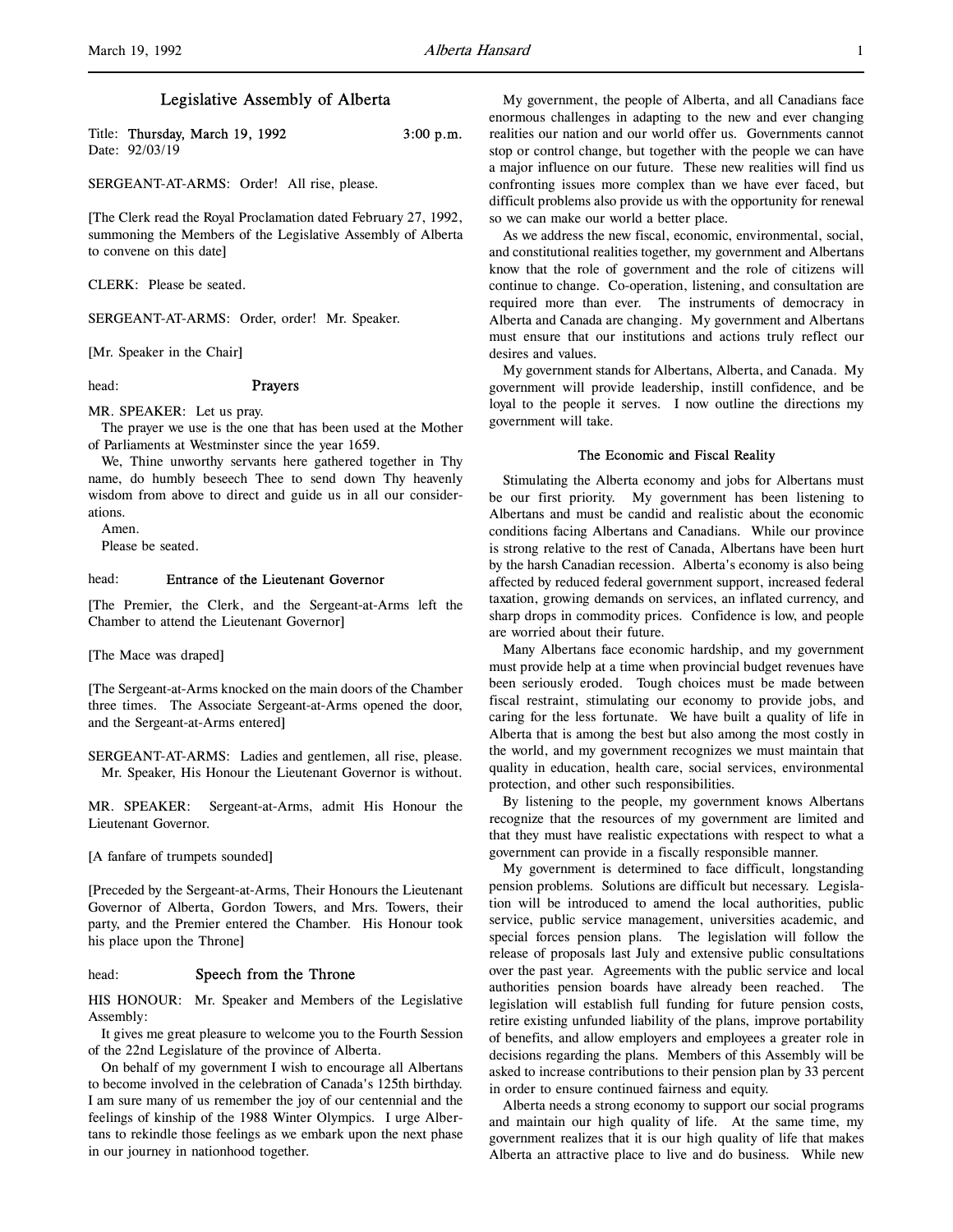initiatives are needed to help Albertans now, we must also build a vision for our future and chart a course towards continued prosperity. Working with business, labour, and community leaders throughout the province, my government has embarked upon a program entitled Toward 2000 Together to ensure our future economic strength. The cornerstone of the program is listening to the people in order to create a partnership across all sectors to address our province's economic priorities. Toward 2000 Together will allow Albertans to decide their own economic future.

My government also recognizes that co-operation between provinces and the federal government is important to our economic future. By dismantling interprovincial trade barriers and strengthening economic co-operation, my government will encourage the development of a more efficient economic union in Canada to create new business and employment opportunities for Albertans.

My government will listen to and work with Alberta's processors and manufacturers, our farmers, our small businesses and entrepreneurs, and our investors and exporters in order to improve competitiveness. Through new market development initiatives for our agricultural and manufacturing sectors – new manufacturing assistance, looking for more opportunities to privatize government activities, and introducing entrepreneurial education programs – my government will continue to assist business in becoming more productive and diversified.

Recognizing how vital energy is to the health of our provincial economy, my government will continue to listen to and work with our industry in expanding natural gas sales outside Alberta and in conducting a review of our natural resource royalties.

My government also recognizes the importance that advanced technology and research play in developing new industries and in helping existing industries be more efficient and competitive. Through the Alberta Heritage Foundation for Medical Research, the Alberta Research Council, the Family Life and Substance Abuse Foundation, Alberta Oil Sands Technology and Research Authority, Farming for the Future, and other agencies and initiatives, my government will continue to support the development of world-class science and technology.

Much of Alberta's economic prosperity depends upon international trade. My government will work to ensure that Albertans are able to take full advantage of our many trading arrangements, including the free trade agreement, the General Agreement on Tariffs and Trade, the Pacific Northwest Economic Region, and a North American free trade agreement when it is successfully negotiated. My government will also pursue new trading relationships in Asia, the Middle East, South America, and eastern Europe in order to assist business in pursuing new markets for our province's goods and services. Finally, my government will continue to enhance our international relationships through our foreign offices, trade missions, and our special relationships in Asia and eastern Europe.

At the same time, Albertans tell my government and my government believes that business and individuals should not be subject to overregulation and that the private sector, not government, will determine our ultimate economic success. My government also hears and believes that Albertans are ready to address the new economic realities and that our business sector will continue to prosper. The Alberta countryside will be clean, vibrant, and productive. Alberta enterprise will continue to be strong and free.

#### The Environmental Reality

The environmental realities facing the world require continued commitment from my government and Albertans. In order to find

solutions that will balance a strong, sustainable economy and a healthy environment, my government has conducted an extensive listening and consultation process over the past two years to develop new legislation. This legislation, written by Albertans, should be concluded in this session and will be amongst the most comprehensive and progressive in the world.

My government remains committed to assisting individual Albertans to be protectors of our environment. Alberta's waste management, recycling, and education programs have helped our citizens become more aware of their role in protecting and enhancing the environment, and my government will continue to implement and strengthen these programs.

Alberta is on the leading edge in developing new environmental technologies and products. My government will continue to encourage the development, use, and export of technologies and products to benefit Albertans and people around the world.

My government recognizes that air, soil, and water do not respect provincial or national boundaries. My government will review the recommendations contained in the report of the Clean Air Strategy for Alberta Advisory Group and take action on implementation in this session. My government will continue, in co-operation with other governments, the private sector, and individual Albertans, to adopt a global approach in addressing the new environmental realities.

## The Social Reality

By listening to Albertans, my government knows our society is ever changing. The choices facing parents, children, students, the disabled, and seniors become more complex every day. Addressing the social realities in Alberta requires co-operation from my government and Albertans. My government remains steadfast in its commitment to both maintaining those elements in our society we cherish while helping to influence social renewal.

A key to Albertans' quality of life is our health. My government believes the future of the health system must to the greatest possible extent be built on the principles of accessibility and universality, principles that Albertans cherish. At the same time, my government must ensure that these principles are implemented more effectively and that increased taxation and expenditure is not the simple solution to health care delivery.

My government has consulted with Albertans to define a contemporary role for all sectors in health. By developing a health research strategy, by implementing a technology assessment process, and by improving the health information system, my government will continue to streamline our health care system for the benefit of all Albertans now and in the future.

Educating Albertans remains of primary importance to my government. With a comprehensive agenda for change, as reflected in the Vision for the Nineties document, my government will improve our education system through a greater emphasis on the achievement of results so as to ensure that Alberta students are prepared for the challenges of the next century. By developing new career and science and technology programs, improving the level of service to students with special needs, developing new strategies for higher education, and renewing our commitment to the Alberta Heritage Scholarship Fund, my government will respond to the changing educational realities in this province.

To respond to the social realities in Alberta, my government must continue to find innovative ways to balance increasing demands and limited resources.

My government recognizes the contributions seniors have made and continue to make to our province. Through a provincial conference on seniors and other initiatives, my government will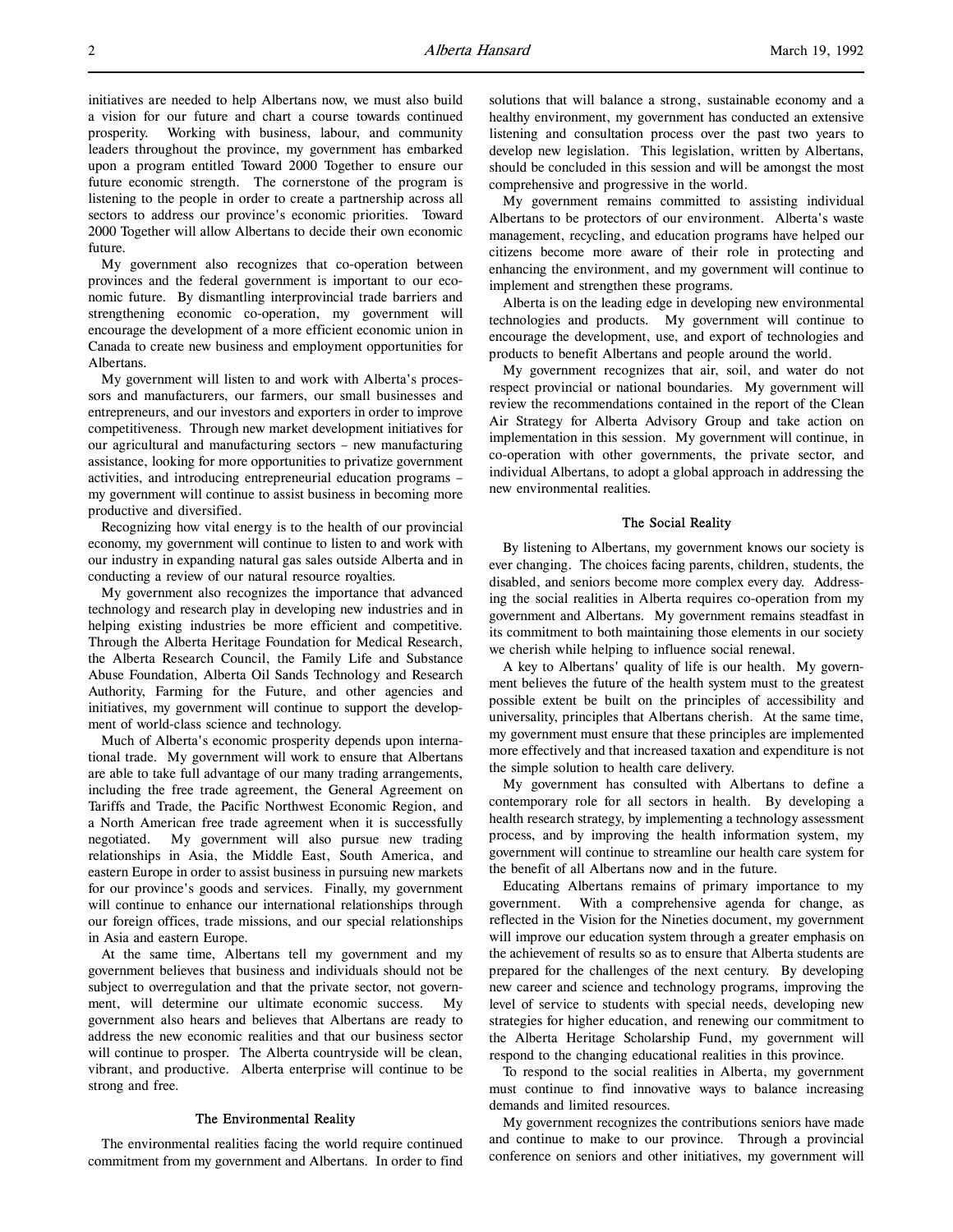l,

The safety of Albertans remains a priority for my government. By implementing new traffic safety initiatives, workplace safety programs, and continuing an occupational health and safety heritage grant program, my government will encourage Albertans to live safer, healthier lives.

My government is determined to respond to changing needs. New access to information legislation will be introduced to ensure my government's policy of full disclosure of information is protected in law.

My government's new plain language policies will make government services and procedures more accessible and more understandable to Albertans.

The strength of Alberta society rests on its family-based foundation and in the diversity of our backgrounds. In addressing the new social realities, my government will continue to assist new immigrants to Alberta in adapting to and contributing to life in our beautiful province.

My government will also continue to strengthen the family in Alberta by protecting children in and out of the home, implementing new initiatives to prevent family violence, enhancing the cultural and recreational opportunities, and responding to the special concerns of Alberta's aboriginal peoples.

Together, my government and the people of Alberta will face the new social realities and, in so doing, provide a better quality of life and greater opportunity to present and future generations.

### The Constitutional Reality

Albertans and Canadians are facing the most fundamental review of our Constitution since our country was founded. During the Third Session of this Legislature, the Legislature proposed the establishment of a Select Special Committee on Constitutional Reform to listen to Albertans and develop a proposal for Alberta in a new Canada. The committee has completed its work and has issued its report to this Assembly and Albertans for consideration. The public consultation process the committee embarked upon was the most extensive in our province's history. My government will not introduce a constitutional amendment to this Assembly without again consulting Albertans. My government will propose legislation in this session that will provide a mechanism to fulfill this commitment. Throughout the upcoming months, crucial months for the future of our nation, my government will continue to promote the ideals Albertans have expressed to us – unity, equality, and respect – in addressing the constitutional realities in Canada.

In the course of the committee's hearings, many recommendations were made with respect to improving the functioning of this Legislature and making it more responsive to the needs and values of Albertans. My government will propose that a select special committee of the Legislature be established to review how these measures and other reforms might be adopted within the context of our parliamentary system and traditions.

My government remains committed, through this Assembly, to assisting Albertans to prosper amidst the new realities and actions I have outlined today.

In addition, during this session my government will

- conclude the environmental protection and enhancement Act,
- implement new economic development initiatives to provide opportunities across many economic sectors,
- implement recommendations from the report of the Task Force on the Criminal Justice System,
- implement a new natural resources management policy,
- amend the Election Act,
- introduce a new Municipal Government Act that will serve as a model for the 21st century,
- implement recommendations from the family and community support services program,
- implement plain language policies,
- proclaim the Landlord and Tenant Act,
- amend the School Act,
- introduce legislation to promote greater energy efficiency,
- amend the highway traffic and motor transport Acts to enhance traffic safety, and
- introduce other legislation, programs, and fiscal measures for consideration and deliberation in this Assembly.

My government is continually seeking to strengthen its working relationship with Albertans. It is essential in order to deal with the realities outlined today. These are not easy times for people or governments. The complex nature of problems brought on by rapid change challenges and tests us daily. Many events are beyond our ability to control, and only by a dedication to listening to each other and working together can we build a partnership that can successfully influence our future. We must be creative together as we move towards the 21st century.

Recognizing these challenging times and difficult choices is a major stride towards addressing them. My government believes that if Albertans are made fully aware of the nature of the challenges before them, they have the capacity and strength to deal with them in effective and creative ways as they continue to reach for the magnificent potential Alberta and Canada promise.

In due course you will be presented with budget estimates. You will be asked to authorize the necessary funds for operating services and expenditures and to endorse a program of capital financing for the government of Alberta. You represent a beautiful province of strength, hope, and promise.

And I now leave you to the business of this session, confident that as elected representatives you will in every way fulfill your responsibilities to Albertans.

Mr. Speaker and Members of the Legislative Assembly, I pray that the blessing of God may rest upon your deliberations.

God bless Alberta.

God bless Canada. God save the Queen.

SERGEANT-AT-ARMS: All rise, please.

[Preceded by the Sergeant-at-Arms, Their Honours, their party, and the Premier left the Chamber as a fanfare of trumpets sounded]

[Mr. Speaker took his place in the Chair, and the Mace was uncovered]

MR. SPEAKER: Please be seated.

head: Introduction of Bills

Bill 1

## Constitutional Referendum Act

MR. GETTY: Mr. Speaker, I request leave to introduce Bill 1, the Constitutional Referendum Act. This being a money Bill, His Honour the Honourable the Lieutenant Governor, having been informed of the contents of this Bill, recommends the same to this Assembly.

Mr. Speaker, this Bill fulfills my commitment, my government's commitment, contained again in the Speech from the Throne